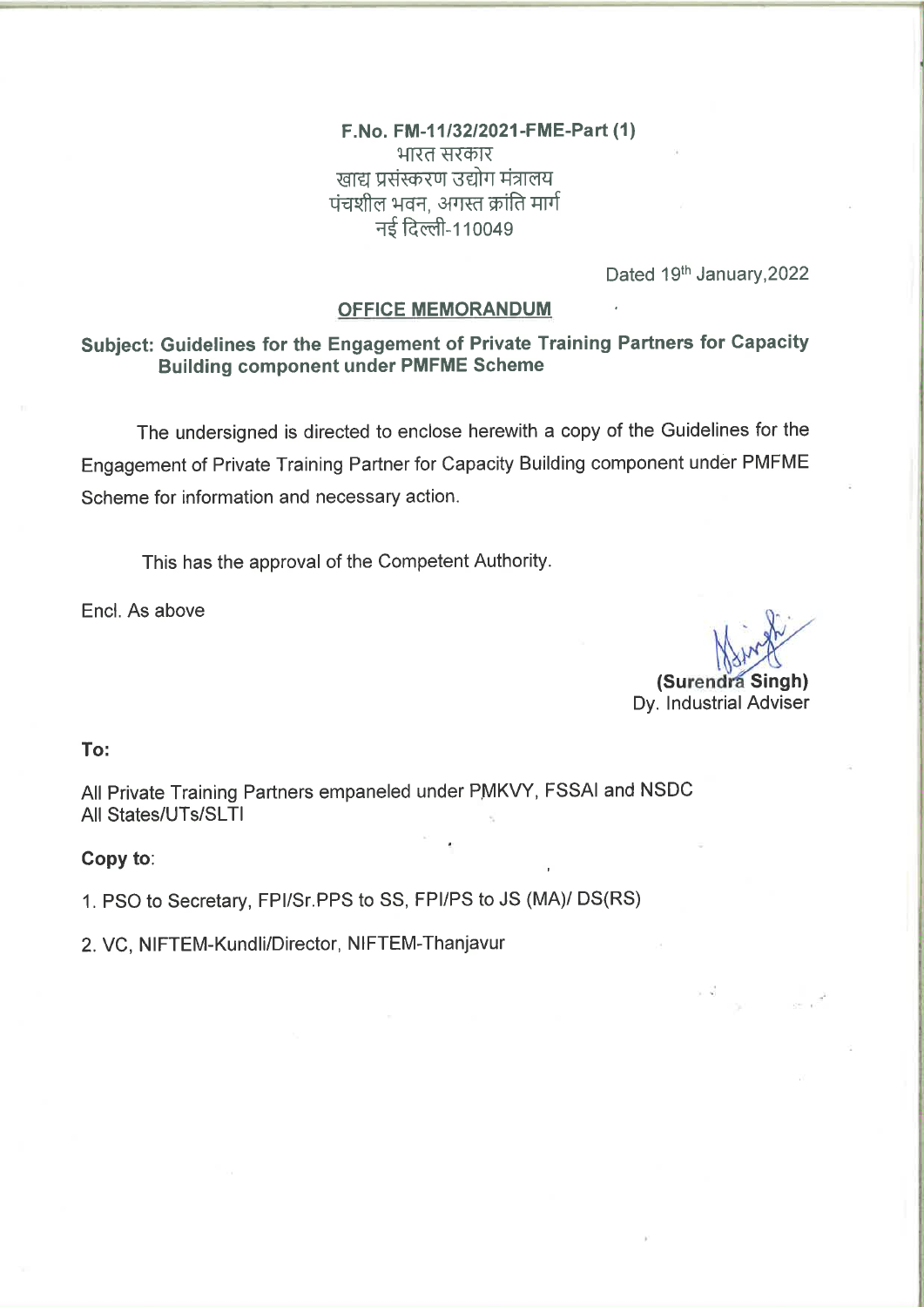# **Guidelines on the Engagement of Agencies for undertaking training under Capacity Building Component of PMFME**

## **Contents**

| 1.           |                                                                                                     |  |
|--------------|-----------------------------------------------------------------------------------------------------|--|
| 2.           |                                                                                                     |  |
| 3.           |                                                                                                     |  |
| 4.           |                                                                                                     |  |
| 5.           |                                                                                                     |  |
| 6.           |                                                                                                     |  |
| 7.           |                                                                                                     |  |
| 8.           |                                                                                                     |  |
| 9.           |                                                                                                     |  |
| 10.          |                                                                                                     |  |
|              |                                                                                                     |  |
|              |                                                                                                     |  |
|              |                                                                                                     |  |
| <b>PMFME</b> | Annexure-2: Form for Registration and Documents to be submitted for undertaking Training under<br>9 |  |
|              |                                                                                                     |  |
|              |                                                                                                     |  |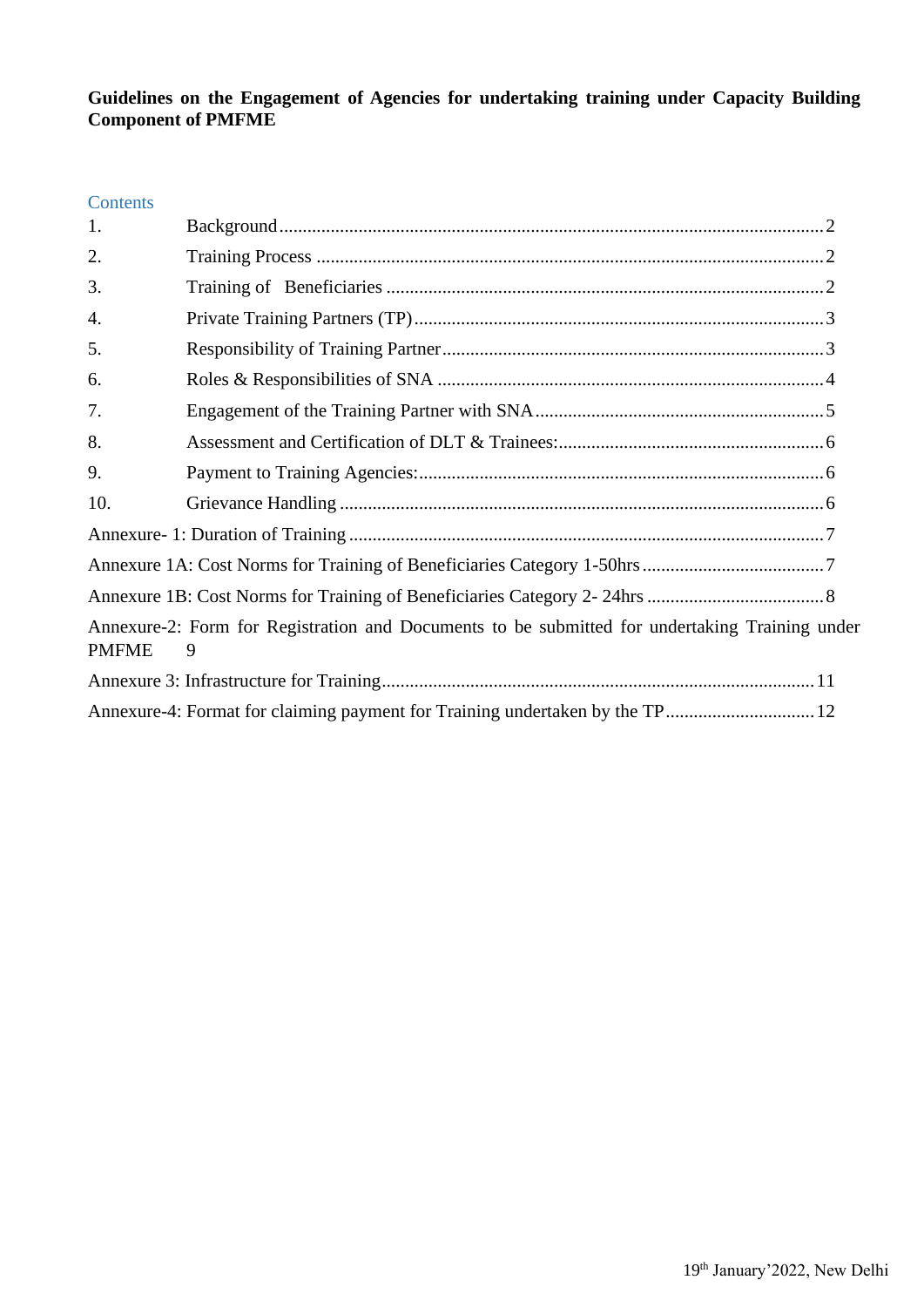## **Engagement of Agencies for undertaking training under Capacity Building Component of PMFME**

## <span id="page-2-0"></span>**1. Background:**

The PMFME scheme is being implemented with ODOP theme under which entrepreneur choosing to expand or set up units for manufacture of specific product are selected for credit linked grant. Under the scheme, existing units manufacturing other products (non-ODOP for the district) are also extended support. Therefore, in terms of training, for a particular district, the entrepreneurs could be either ODOP trainees or non-ODOP trainees. For the state as a whole, apart from EDP training, a number of product specific training (ODOP Training) would be imparted.

Under PMFME training activities for individual and group trainees are undertaken by various training partners including RSETI & RUDSETI, Training institutes of the State/ UT Govts., NGOs, autonomous and private training institutes/ agencies located at the State/district level could be designated by the SNA/ SLTI for imparting training. Cost norms and other fees payable for undertaking training by government institutions has been covered in the latest Capacity Building Guidelines.

The Ministry of Food Processing intends to enlist participation of training partners, in the private sector, engaged in different schemes of GOI and State governments as per the norms detailed in the following paragraphs.

## <span id="page-2-1"></span>**2. Training Process**

- 2.1 There shall be three stage training process. Master Trainers (MT) will be imparted training by the NIFTEM<sup>1</sup> and the Sector Specific National Institutes. There shall be two sets of MTs viz. for EDP and Domain specific.
- 2.2 District Level Trainers (DLT) and District Resource Persons (DRP) will be trained by the Master Trainers. There shall be two sets of Trainers viz. for EDP and Domain specific. SNA will organize training of the DRP and DLT through their State Level Technical Institutes (SLTI).
- 2.3 Beneficiaries Category 1 and Beneficiaries Category 2 at the district level will be imparted training by the DLTs. There will be separate trainers for EDP and Product trainings. The SNA shall identify the Training Partners viz. Government and/ or Private Agencies for undertaking training of the beneficiary at the district level.

## <span id="page-2-2"></span>**3. Training of Beneficiaries**

- 3.1 **Beneficiaries-Category 1:** Applicants approved for availing credit linked grant under the Scheme (i.e.) are required to undergo training.
	- a. A total 50 hours of training on EDP and Product Training will be imparted The product training shall include practical training on demonstration of food processing machinery.

<sup>&</sup>lt;sup>1</sup> Includes both constituents viz NIFTEM, Kundli and NIFTEM, Thanjavur (erstwhile IIFPT)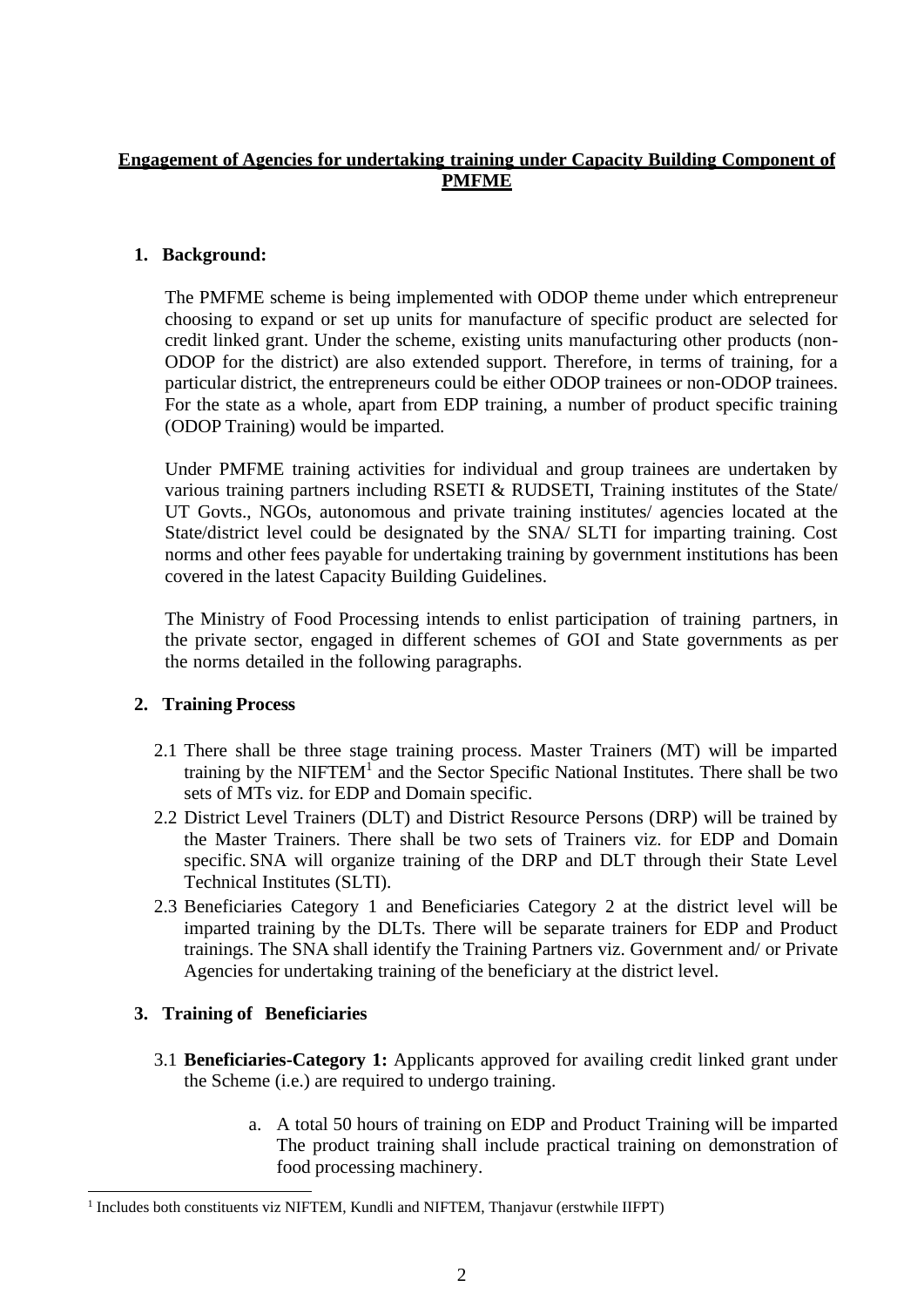- b. The Training Partner shall identify the facility for practical training or manufacturing unit having equipment for such practical training. .
- 3.2 **Beneficiaries- Category 2** includes applicants not able to avail credit linked grant under the Scheme, existing micro food processing entrepreneurs and workers of food processing enterprises. They can avail training in case they so desire.
	- a. A total 24 hours of class room training on EDP and Product Training will be imparted to the group.
- 3.3 Both beneficiary trainees could be individuals or Groups (SHG/FPO/ Cooperatives). These trainees could be engaged in manufacture of ODOP specific products in a District or they could be existing entrepreneurs of a non-ODOP product in that district.
- *3.4* The training will follow the approved syllabus and list of equipment for practical session as per the Capacity Building Hand Book Link: *[https://pmfme.mofpi.gov.in/pmfme/#](https://pmfme.mofpi.gov.in/pmfme/)*
- 3.5 The training hours, mode of training and cost of training is given in **Annexure-1.**

## <span id="page-3-0"></span>**4. Private Training Partners (TP)**

The following Private Training partners are eligible for conducting beneficiary training at the district level:

- (i) Training Partners empaneled under  $PMKVY^2$
- (ii) Training Partner empaneled by  $FSSAI<sup>3</sup>$
- (iii) Training Partners empaneled by  $NSDC<sup>4</sup>$ ,

<sup>2</sup> List of MSDE-PMKVY empaneled Training Partners may be referred from [http://www.pmkvyofficial.org/find-a](http://www.pmkvyofficial.org/find-a-training-centre.php)[training-centre.php](http://www.pmkvyofficial.org/find-a-training-centre.php)

 $\frac{3}{3}$  List of FSSAI empaneled Training Partners may be referred from: <https://fostac.fssai.gov.in/fostac/tpdashboarddata>

<sup>4</sup> List of NSDC empaneled Training Partners may be referred from <https://www.nsdcindia.org/tphub>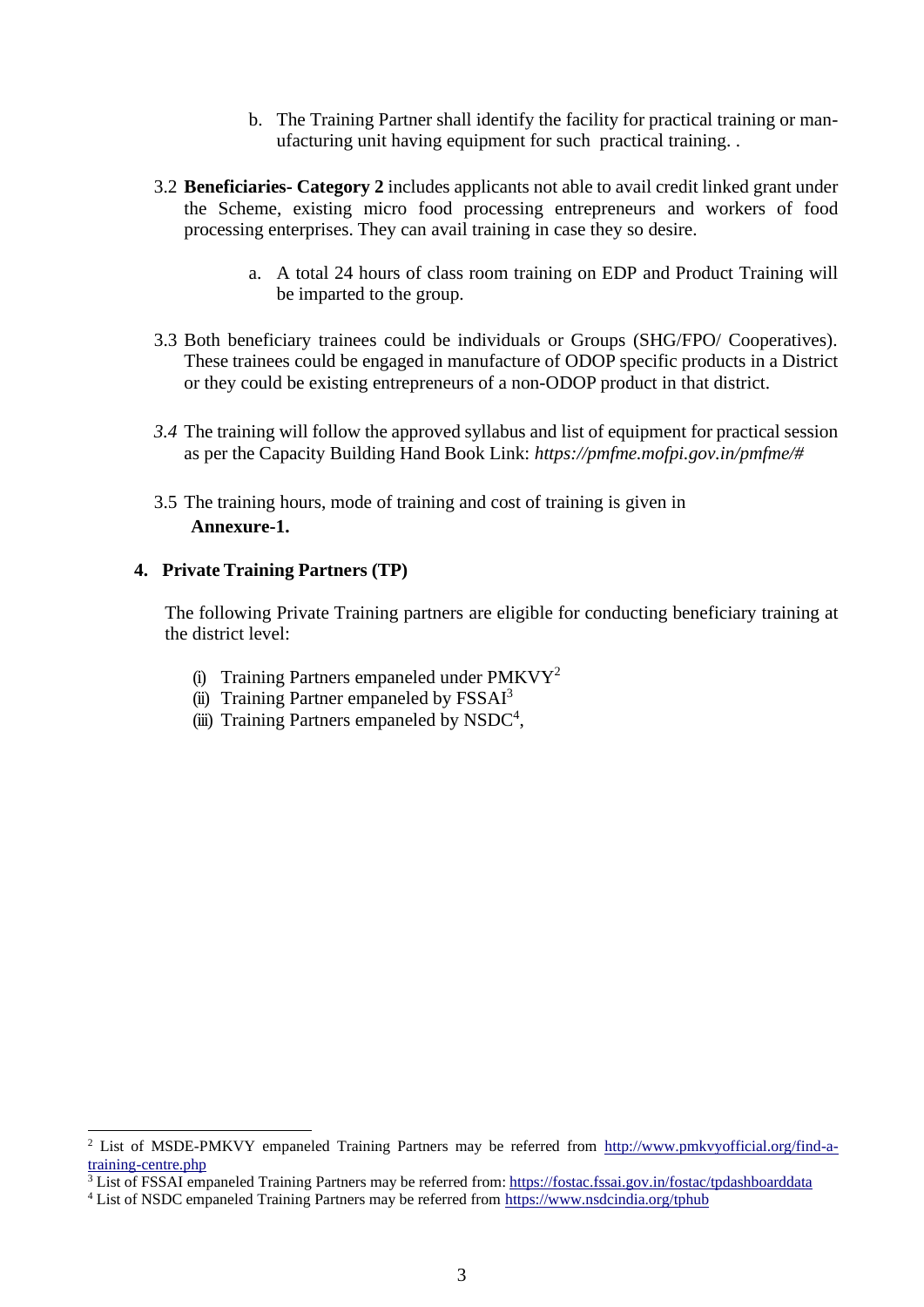## <span id="page-4-0"></span>**5. Responsibility of Training Partner**

- 5.1 Shall submit all required documents to SNA/ SNAs for registration as a Training Partner.
- 5.2 Shall identify and engage DLTs, both EDP and Product, trained through SNA/ SLTI.
- 5.3 In order to augment DLT, Training Partners may identify the DLT (EDP/Product) and organize training of DLT in co-ordination with the SNAs/SLTI as per the Annexure 2A and Annexure 2 of the Revised Capacity Building Guidelines dated 20<sup>th</sup> Jan'2022.
- 5.4 TP shall ensure that the equipment's to be utilized during practical sessions are available at the training venue. The TP may identify the manufacturing units having such equipment for the practical sessions.
- 5.5 TP shall identify & mobilize the trainees (both beneficiary category 1 and 2) and shall ensure the trainee registration in the PMFME/ Training portal (in case the trainees are not registered) prior to training.
- 5.6 TP shall create batch for training indicating domain, product, particulars of trainees, training schedule, name of DLTs etc and submit to SNA for approval.
- 5.7 TPs shall create training batch and conduct training as per the batch approved by SNA. In case of cancellation or postponement of any training batch, it is the responsibility of the TP to inform trainees and SNA about rescheduling the programme.
- 5.8 TP will ensure that minimum and maximum batch size is 20 and 30 trainees respectively.
- 5.9 Submission of documents, raising of bill and pictures, etc. online on the training portal.
- 5.10 Training Partner will adopt the training content prescribed in Capacity Building Handbook for the district level training.
- 5.11 Training Partner shall not reduce the minimum prescribed duration for each course.
- 5.12 Training Partner will nominate a Single Point of Contact (with email, landline, mobile number) with whom the interaction can be done on all matters related to training including training schedule, attending complaints, coordinates with SNA/MoFPI etc.
- 5.13 Any further amendments/ revisions in the guidelines will be updated by MoFPI or SNA from time to time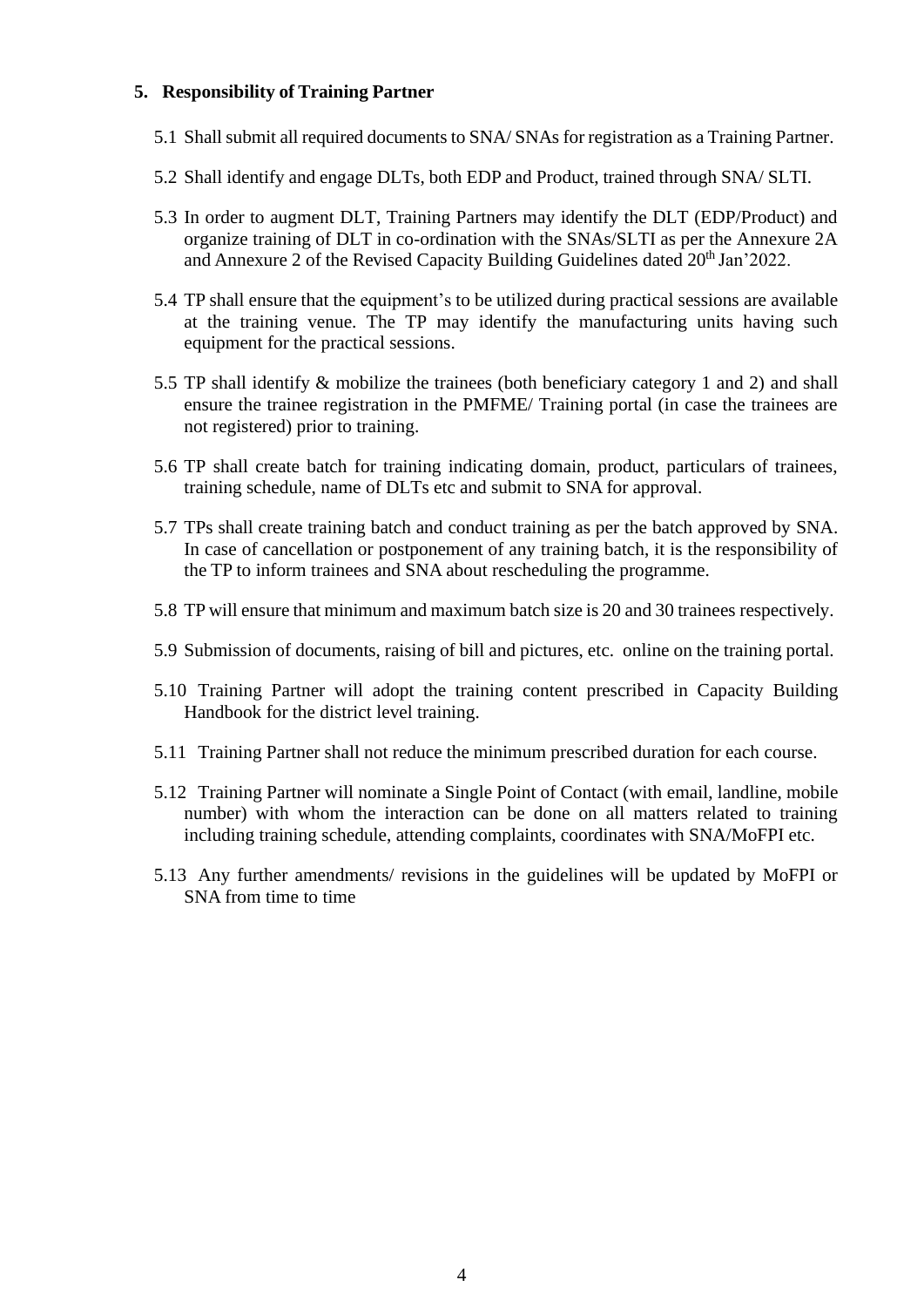#### <span id="page-5-0"></span>**6. Roles & Responsibilities of SNA**

- 6.1 SNA shall register the eligible Training Partners for training of beneficiaries after assessing availability of resources, training infrastructure for training including practical training,
- 6.2 SNA shall brief the TP about the implementation of the program and their role  $\&$ responsibilities after the completion of the registration process. The training infrastructure & equipment's submitted by TP shall be approved by  $\text{SNA}/\text{DNO}^5$ .
- 6.3 SNA shall organize training of DLT to facilitate training of beneficiary at the district level either on their own or in collaboration with the TP.
- 6.4 On the event of non-availability of DLTs, SNA may permit engagement of DLT/MT from other districts and allow payment of TA/DA to the DLT.
- 6.5 SNA shall create training batch at the district level.
- 6.6 SNA shall approve the batch if created by the Training Partners
- 6.7 SNA shall upload the list of approved TPs selected for undertaking training under PMFME.
- 6.8 SNA shall monitor the trainings regularly.
- 6.9 SNA shall settle the account within 15 days of the receipt of the required documents.

#### <span id="page-5-1"></span>**7. Engagement of the Training Partner with SNA**

- 7.1 The training providers (TP) shall be registered for training of beneficiaries through a transparent selection process. SNA may invite the proposals for registration by the TP through open advertisement on continuous basis.
- 7.2 The Private Training Partners shall submit the form for registration and documents as mentioned in Annexure 2 and self-certified checklist as per Annexure 3 in offline/online mode stating that they fulfil the eligibility condition to the SNA.
- 7.3 SNA shall review the application and relevant documents submitted by TP. After approval, TP shall be registered by SNA for undertaking training of beneficiary.

<sup>5</sup> Training venue/infrastructure shall be approved by SNA/DNO before commencement of any training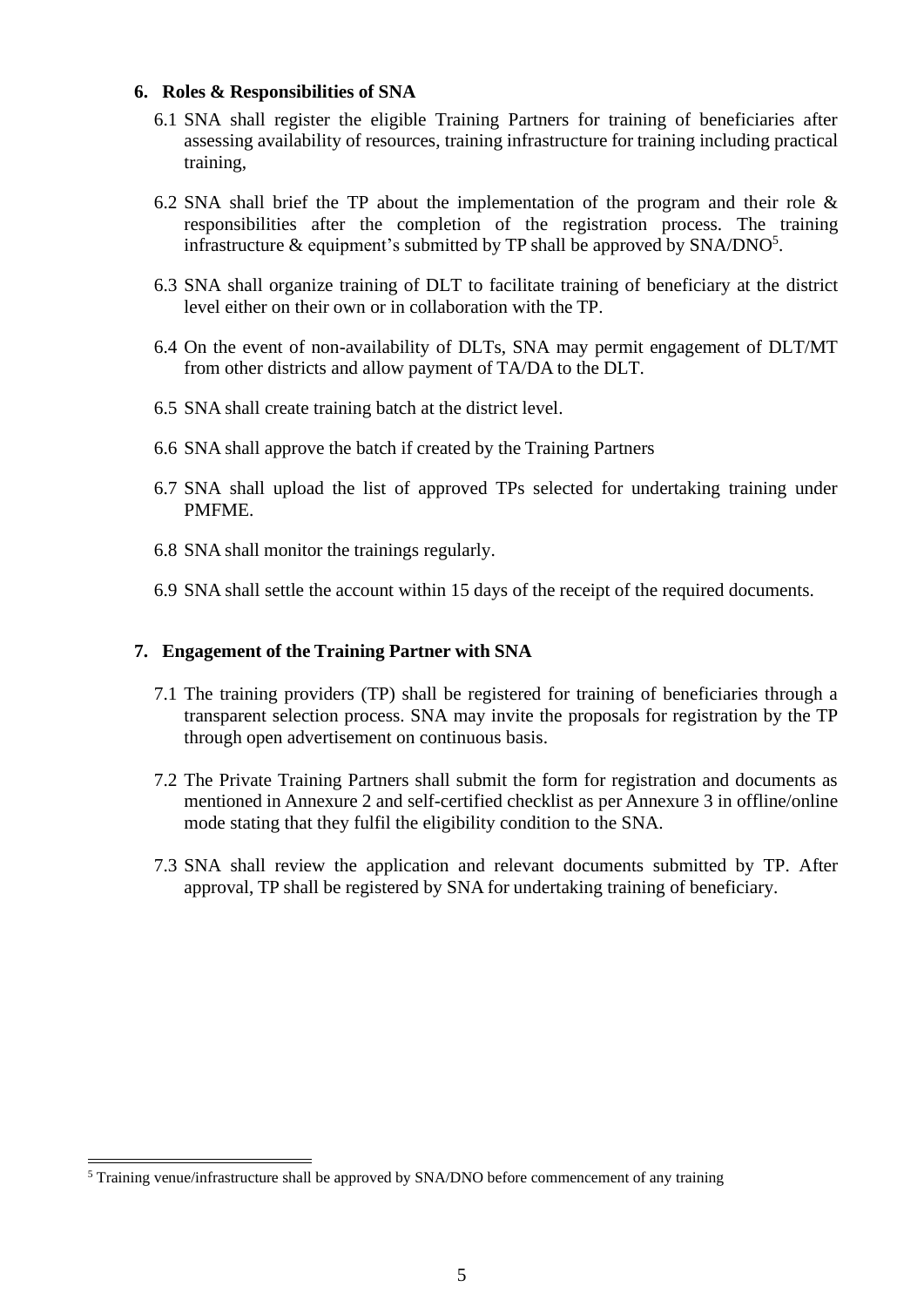#### <span id="page-6-0"></span>**8. Assessment and Certification of DLT & Trainees:**

- 8.1 Training coordinator (SLTI) / District Nodal Officer (DNO) along with DRP shall visit the training (first and last day of the training) and certify the attendance of the trainees on last day of the training.
- 8.2 They will be paid TA/ DA as applicable in the state concerned and an honorarium of Rs 1000 per batch of assessment. The training assessor may seek assistance of DRP. In such case, DRP will also be entitled for honorarium.
- 8.3 The Training coordinator, SLTI/ District Nodal Officer along with DRP shall upload the assessment report (participation, number of hours, observation on participants and trainers' interaction) on the portal on the day of visit to the training site.
- 8.4 The certificate of participation for training of beneficiaries would be automatically generated by the PMFME training portal upon uploading the assessment report by the Training coordinator, SLTI / District Nodal Officer along with DRP on the portal.
- 8.5 Post training an internal evaluation of the trainee may be done by the TP and records of the evaluation to be submitted to the DNO/SNA.

## <span id="page-6-1"></span>**9. Payment to Training Agencies:**

- 9.1 SNA shall make 100% payment to the Training Partner for undertaking the training programme on the submission of information as per Format at Annexure 4 attested by District Nodal Officer or its representative.
- 9.2 TP shall submit the documents to the SNA within 15 days of the conclusion of the training session.
- 9.3 SNA shall settle the account within 15 days of the receipt of the required documents.

## <span id="page-6-2"></span>**10. Grievance Handling**

- 10.1 All grievances of the Training Partner and trainees will be addressed by the concerned SNA.
- 10.2 SNA will be solely responsible for the smooth conduction of training in districts under the jurisdiction of the concerned SNA.
- 10.3 Matters related to changes in the policy/implementation strategy of the project will be based on the PMFME scheme guideline only.

\*\*\*\*\*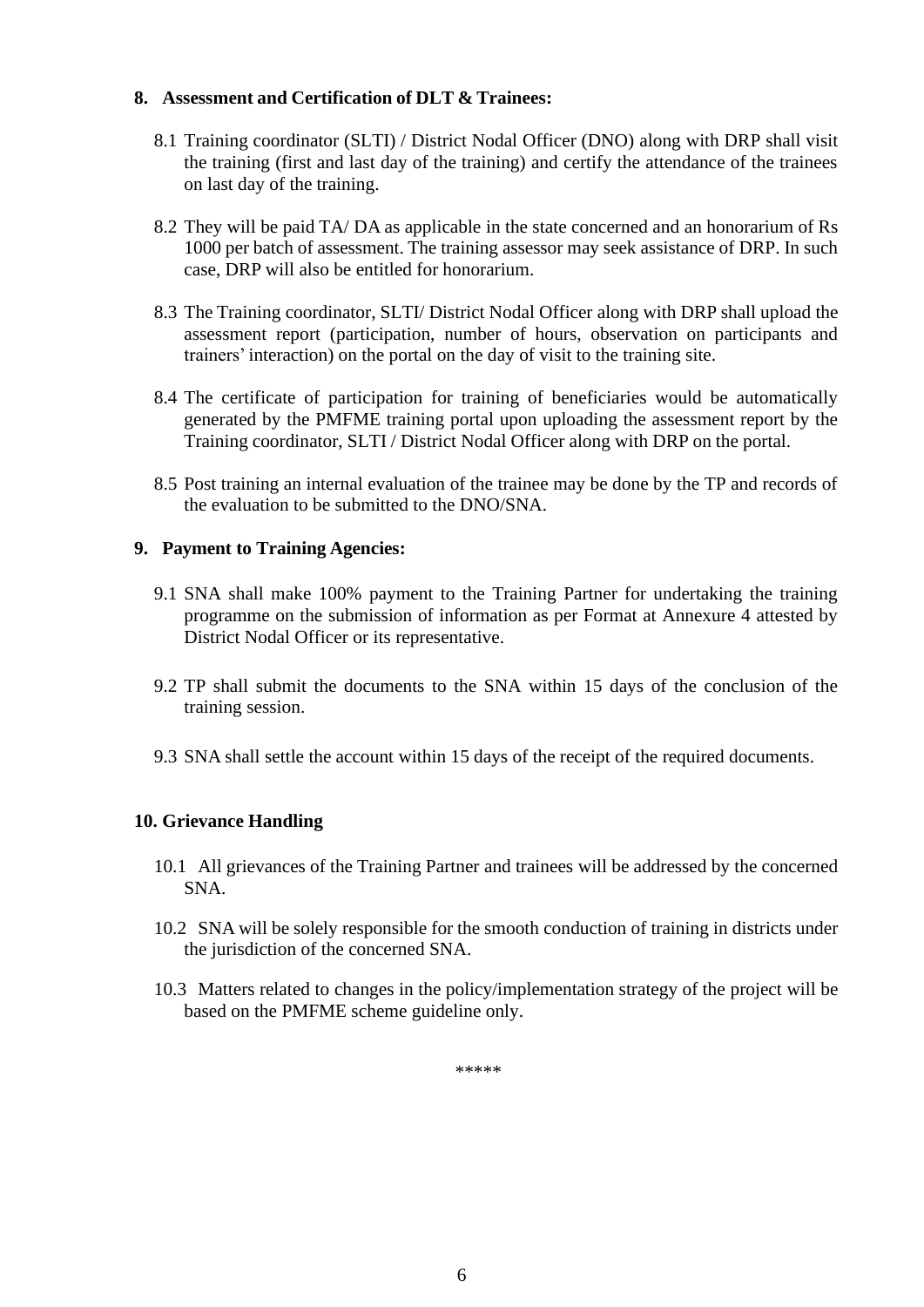<span id="page-7-0"></span>

| <b>Annexure-1: Duration of Training</b>                                                                                                   |                                                                                                                                                                                                                     |                     |  |  |
|-------------------------------------------------------------------------------------------------------------------------------------------|---------------------------------------------------------------------------------------------------------------------------------------------------------------------------------------------------------------------|---------------------|--|--|
| <b>Category of Trainees</b>                                                                                                               | Details                                                                                                                                                                                                             | Duration<br>(Hours) |  |  |
| Beneficiaries Category 1i.e.,<br>Individual<br>micro-food<br>processing entrepreneurs<br>availing credit linked grant<br>under the Scheme | Existing $\&$ New<br>Food<br>Processing Entrepre-neurs<br>Groups (SHG/FPO/<br>Cooperatives)                                                                                                                         | 50                  |  |  |
| Beneficiaries Category 2 i.e.,<br>those not taking grant under the<br>Scheme                                                              | Individual existing micro<br>food processingenterprises<br>Members<br>of<br>$\bullet$<br>SHG/FPO/Coopera-<br>tives<br>engaged in food processing<br>activities<br>Workers of micro- food<br>processing enter-prises | 24                  |  |  |
| Mode of training: Offline<br>$\checkmark$<br>$\checkmark$<br>programme.                                                                   | One trainee can take part in only one training programme. A trainee who has already<br>attended a training programme will not be permitted to take part in another training                                         |                     |  |  |

 $\checkmark$  The trainee shall be minimum  $8<sup>th</sup>$  pass educational qualification with the ability to speak, read and write in Regional Language.

<span id="page-7-1"></span>

|                   | <b>Annexure 1A: Cost Norms for Training of Beneficiaries Category 1-50hrs</b>   |                  |  |  |  |
|-------------------|---------------------------------------------------------------------------------|------------------|--|--|--|
| S.<br>No.         | <b>Particulars</b>                                                              | Cost per trainee |  |  |  |
|                   | Honorarium to DLT/ expert                                                       | 1610             |  |  |  |
| $\overline{c}$    | Infrastructure facility                                                         | 950              |  |  |  |
| 3                 | <b>Mobilization Expenses</b>                                                    | 200              |  |  |  |
| $\overline{4}$    | Study material and other expenses like notepad and pen                          | 150              |  |  |  |
| 5                 | Drinking-Water/Tea/Snacks/Lunch etc.                                            | 952              |  |  |  |
| 6                 | <b>Beneficiary Pay-out</b>                                                      | 500              |  |  |  |
|                   | <b>Grand Total</b>                                                              | 4362             |  |  |  |
| i.                | Mode of Training: Offline                                                       |                  |  |  |  |
| $\overline{11}$ . | TA/DA for beneficiary trainee-Rs. 250 per day                                   |                  |  |  |  |
| iii.              | SNA to permit TA/DA payable to DLT/MT conducting training of beneficiary at the |                  |  |  |  |
|                   | district level:                                                                 |                  |  |  |  |
| $\circ$           | Travel (To $&$ Fro) up to Rs 1500                                               |                  |  |  |  |

- o Per diem allowance: Rs 2000 for Tier I cities, Rs 1500 for Tier II cities and Rs 1200for Tier III cities
- iv. The minimum and maximum batch size shall be 20 and 30 participants respectively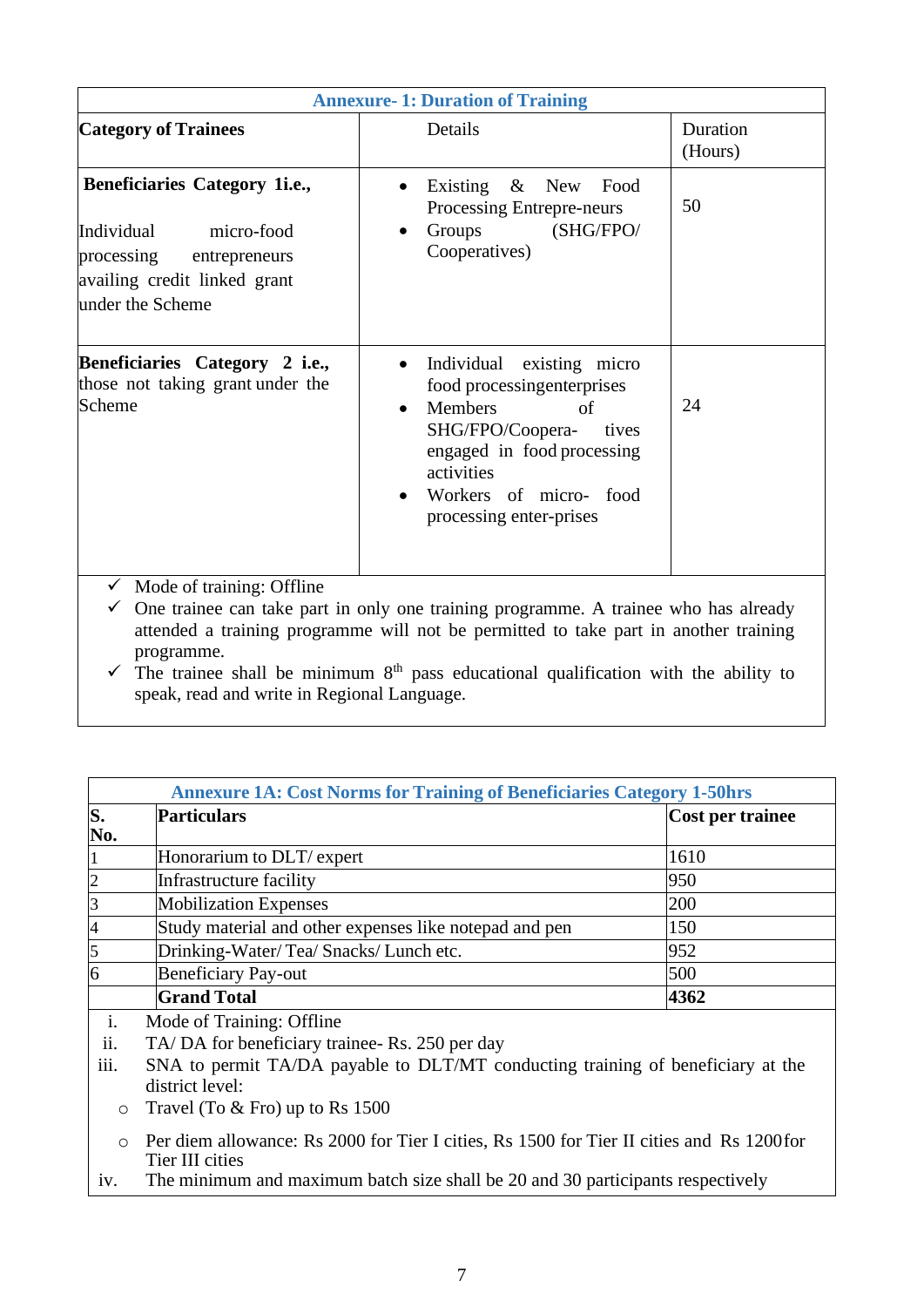v. This cost of training will be met by the SNA after successful completion of training and submission of required supporting documents

<span id="page-8-0"></span>

| S.<br>No.      | <b>Particulars</b>                                                                                 | Cost per trainee |
|----------------|----------------------------------------------------------------------------------------------------|------------------|
|                | Honorarium to DLT/ expert                                                                          | 700              |
| $\overline{c}$ | Infrastructure facility                                                                            | 700              |
| 3              | <b>Mobilization Expenses</b>                                                                       | 200              |
| 4              | Study material and other expenses like notepad and pen                                             | 150              |
| 5              | Drinking-Water/Tea/Snacks/Lunch etc.                                                               | 474              |
| 6              | <b>Beneficiary Pay-out</b>                                                                         | 500              |
|                | <b>Grand Total</b>                                                                                 | 2224             |
| vi.            | Mode of Training: Offline                                                                          |                  |
| vii.           | TA/DA for beneficiary trainee-Rs. 250 per day                                                      |                  |
| viii.          | SNA to permit TA/DA payable to DLT/MT conducting training of beneficiary at the<br>district level: |                  |

o Travel (To & Fro) up to Rs 1500

o Per diem allowance: Rs 2000 for Tier I cities, Rs 1500 for Tier II cities and Rs 1200for Tier III cities

ix. The minimum and maximum batch size shall be 20 and 30 participants respectively.

x. This cost of training will be met by the SNA after successful completion of training and sub-mission of required supporting documents.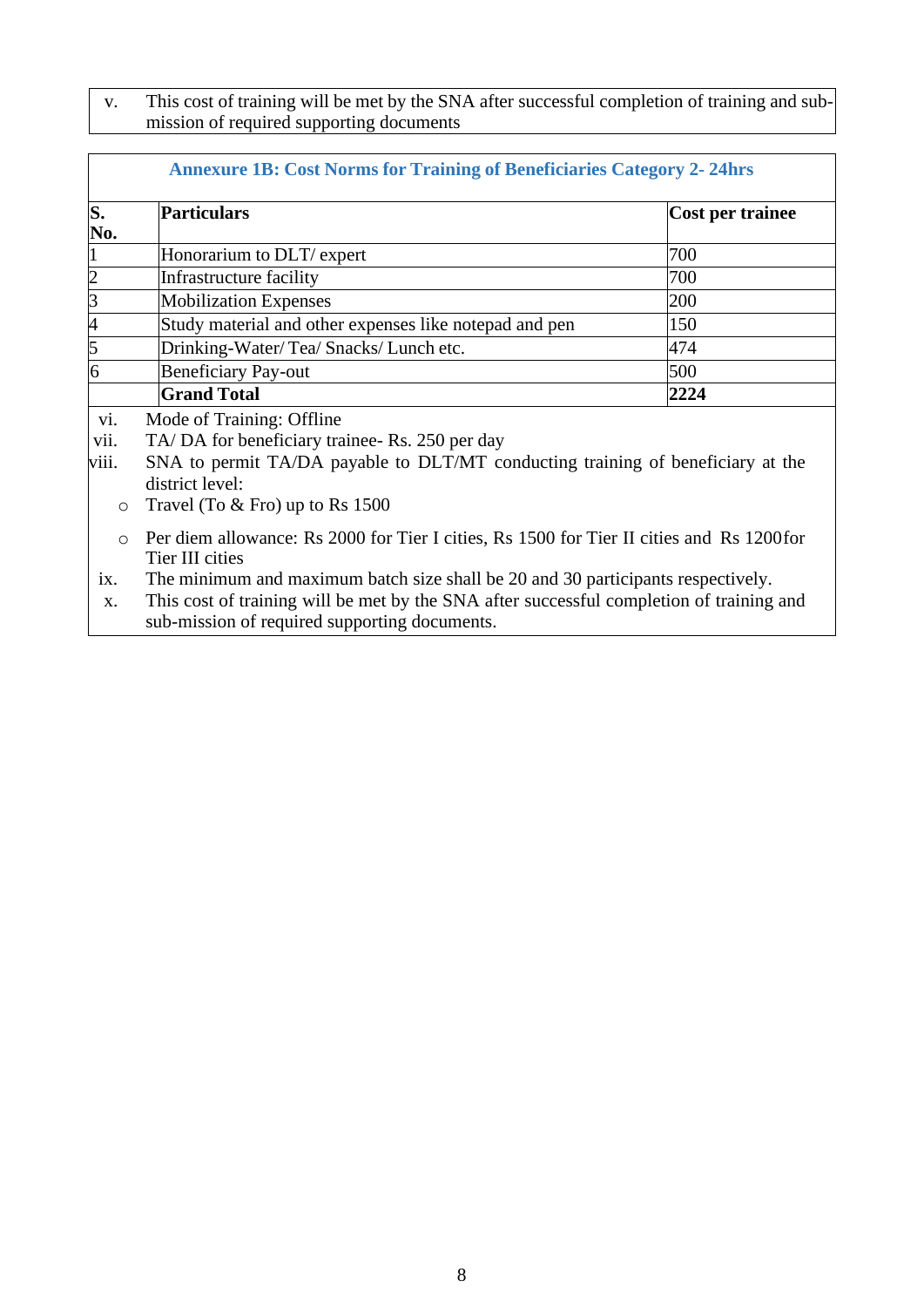## <span id="page-9-0"></span>**Annexure-2: Format for Registration for undertaking Training under PMFME (On**

## **Institute/ Agency Letterhead)**

#### **1. Details of Agency**:

- 1.1. Name of the organization:
- 1.2. Year of Establishment:
- 1.3. Registration /License Number (Attach Document): …………
- 1.4. Phone(Landline): …………….
- 1.5. Email:
- 1.6. Address (Registered):
- 1.7. Address (Operational):
- 1.8. Name of the Single point of contact (SPOC):
- 1.9. Contact of SPOC: Email, Landline phone No, Mobile No.1.10.Geographical Presence (Specify
- State/s & District/s) 1.11.Logo of the organization (CDR file)
- 1.12.Letter of Empanelment from NSDC/ FSSAI/ MSDE-PMKVY indicating period of Validity
- 1.13.Brief on the role and function the organization (Details in a separate Sheet)

## **2. Details of the trainings conducted:**

| S.n<br>0. | Name of<br>the<br>Scheme &<br><b>Sponsore</b><br>d<br>Organisa-<br>tion | of<br>No.<br>training<br>conducted | No.<br>of<br>trainees<br>trained | Implementation<br><b>Period (Years)</b> | <b>Sector</b> |
|-----------|-------------------------------------------------------------------------|------------------------------------|----------------------------------|-----------------------------------------|---------------|
|           |                                                                         |                                    |                                  |                                         |               |
|           |                                                                         |                                    |                                  |                                         |               |
|           |                                                                         |                                    |                                  |                                         |               |

- **3. Districts for which you would like to undertake training:**
- **4. Facilities available for Classroom Training<sup>6</sup> :**
- **5. Infrastructure<sup>7</sup> available for Practical training**

| <b>Domain</b>                                | Food<br><b>Products</b> | <b>Machineries Available</b> | Location/<br>Manufactur-<br>ing<br><b>Unit Address</b> |
|----------------------------------------------|-------------------------|------------------------------|--------------------------------------------------------|
| Fruits & vegetables                          |                         |                              |                                                        |
| Meat & Poultry                               |                         |                              |                                                        |
| <b>Spices</b><br>Plantation<br>$\&$<br>Crops |                         |                              |                                                        |

<sup>6</sup> Refer to Annexure-2

<sup>7</sup> For details on the equipment's for practical training, refer to the Capacity Building Handbook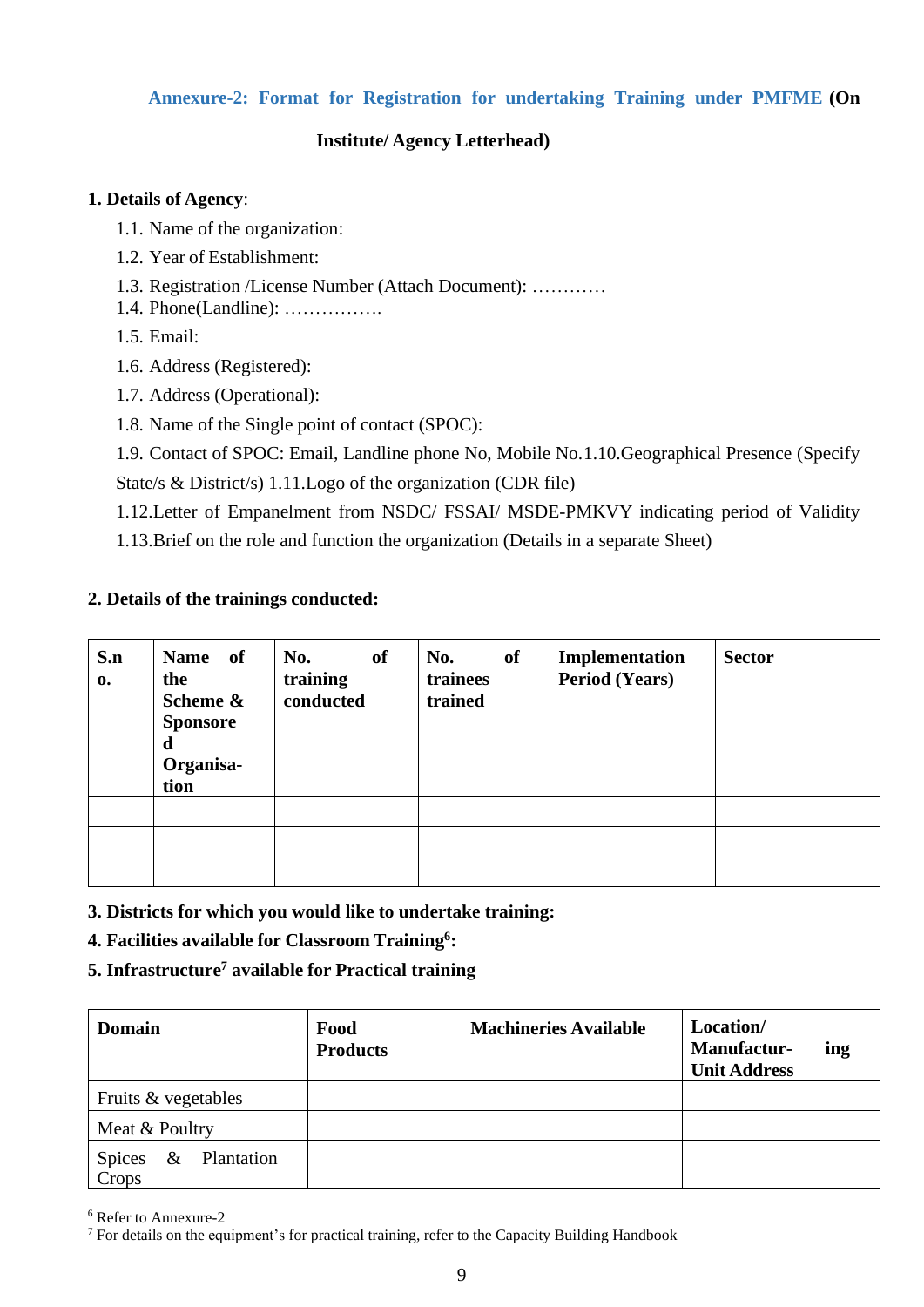| <b>Grain Processing</b>                |  |  |
|----------------------------------------|--|--|
| <b>Bakery</b><br>$\&$<br>Confectionery |  |  |
| Milk & Dairy                           |  |  |
| <b>Minor Forest Produce</b>            |  |  |
| Fish & Marine                          |  |  |
| Fats & Oil seed                        |  |  |

**6. Number of Resources with the Agency for undertaking Training Activities at the District level<sup>8</sup>**

**7. Estimated number of trainees that can be trained (quarterly)**

**I hereby confirm that the above-mentioned details are correct. If Registered for undertaking training under PMFME, I shall abide by the Guidelines on the Engagement of Agencies for undertaking training under Capacity Building Component of PMFME.**

Signature & Seal:

Name:

Designation:

<sup>&</sup>lt;sup>8</sup> No. of resources engaged with the organization in implementation of the training at district level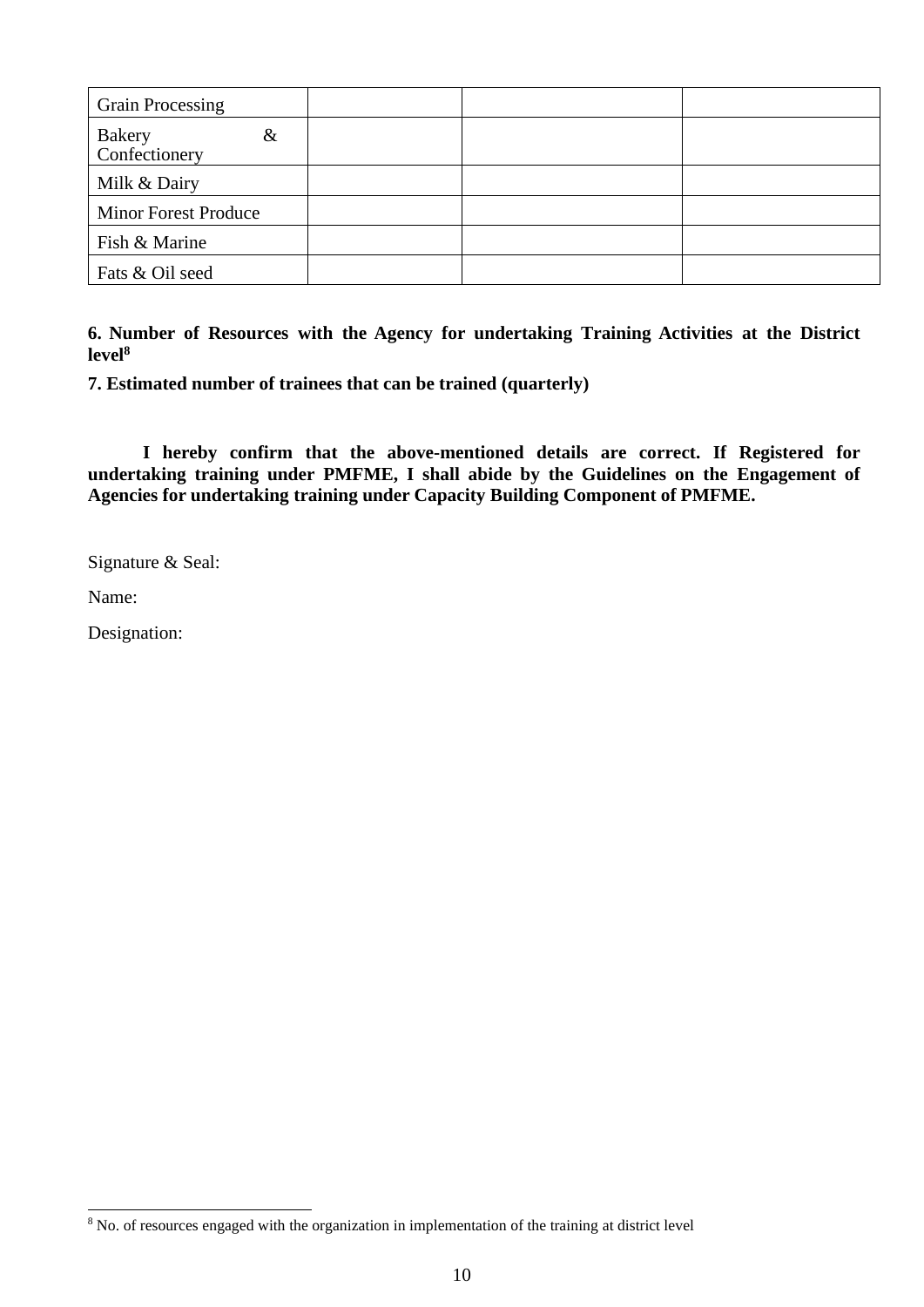# **Annexure 3: Infrastructure for Training**

<span id="page-11-0"></span>

| S.             | <b>Facility</b>                                                | (Yes/No/<br><b>Status</b> |
|----------------|----------------------------------------------------------------|---------------------------|
| No.            |                                                                | <b>Remarks</b> )          |
| 1              | Classroom area: The minimum space requirement for each         |                           |
|                | Class- room is 200 square feet (20 Participants, minimum). The |                           |
|                | minimum space requirement per trainee in each Classroom is 10  |                           |
|                | Square Feet.                                                   |                           |
| $\overline{2}$ | Whiteboard with Projectors/Big Screen in Classrooms            |                           |
|                |                                                                |                           |
| $\overline{3}$ | Venue for theory and practical/ demonstration session to be    |                           |
|                | either atsame or nearby place                                  |                           |
| $\overline{4}$ | Arrangement of equipment to be utilized during practical       |                           |
|                | sessions asgiven in the Capacity Building Hand Book            |                           |
| 5              | Separate Washroom facility for male and female trainees        |                           |
|                |                                                                |                           |
| 6              | Availability of safe/clean drinking water facility             |                           |
| $\overline{7}$ | Health and Safety Facilities: First-Aid Kit                    |                           |
|                |                                                                |                           |
| 8              | Capacity/ willingness to follow COVID Protocols during         |                           |
|                | training                                                       |                           |
| 9              | CCTV cameras (with CCTV recording facility)                    |                           |
|                |                                                                |                           |
| 10.            | <b>Internet Connectivity</b>                                   |                           |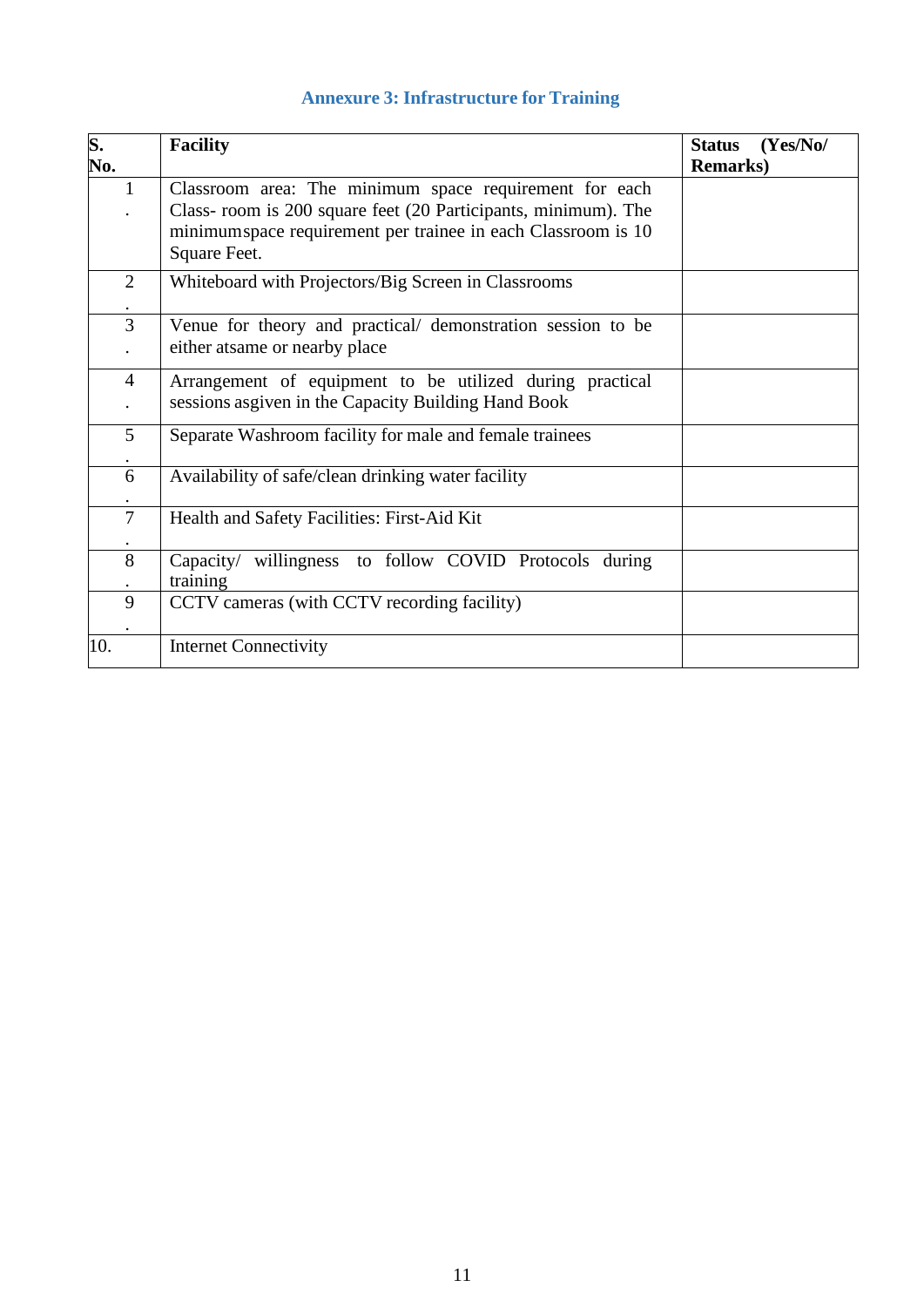## <span id="page-12-0"></span>**Annexure-4: Format for claiming payment for Training undertaken by the TP (On**

#### **Institute/ Agency Letterhead)**

#### To

The State Nodal Agency, PMFMEState of ………………………

Subject: Request for payment for Training related activities under PMFME

Dear Sir/ Madam,

…………………………….. (Name of the Agency) has undertaken training programme of beneficiaries under PMFME Scheme as per the following particulars:

- (i) Type of training: Beneficiary Category 1 / Beneficiary-Category 2 (Tick as Applicable)
- (ii) Name of the State:
- (iii) Name of the District/s:
- (iv) ODOP of the District/s:
- (v) Training Batch No:
- (vi) No. of Trainees:
- (vii) Training Dates: From --/--/---- to --/--/----
- (viii) Venue of training (provide detailed address with available space in sq.ft):
- (ix) Name of the trainers conducted the training (Qualified trainers/DLT under PMFME):
- (x) Names of the experts invited to deliver sessions with designation and organization:
- (xi) Photographs of the training (minimum one photo of each day) (*Kindly paste the photos with date and name of training program in a word file and submit with this format as a separate pdf file for the entire training program*):

| S.<br>N<br>0. | <b>Particulars</b>                                                                                             | Rate<br>(as<br>per<br>guidelines) | <b>Numb</b><br>erof<br><b>Traine</b><br><b>es</b> | <b>Total</b><br>Amount<br>(Rs) |
|---------------|----------------------------------------------------------------------------------------------------------------|-----------------------------------|---------------------------------------------------|--------------------------------|
|               | Training of Beneficiaries- Category 1 / Beneficiaries Category 2-9 (Tick as Applicable)No<br>of Trainees: ---- |                                   |                                                   |                                |
| 1.            | Honorarium to DLT/ expert                                                                                      |                                   |                                                   |                                |
| 2.            | Infrastructure facility                                                                                        |                                   |                                                   |                                |
| 3.            | <b>Mobilization Expenses</b>                                                                                   |                                   |                                                   |                                |
| 4.            | material<br>Study<br>and<br>other<br>expenses like notepad and pen                                             |                                   |                                                   |                                |

<sup>&</sup>lt;sup>9</sup> The rates to be applicable as per the Capacity Building Guidelines for the type of training which is different for Beneficiary & Non-beneficiary training (See Annexure 4A &B)